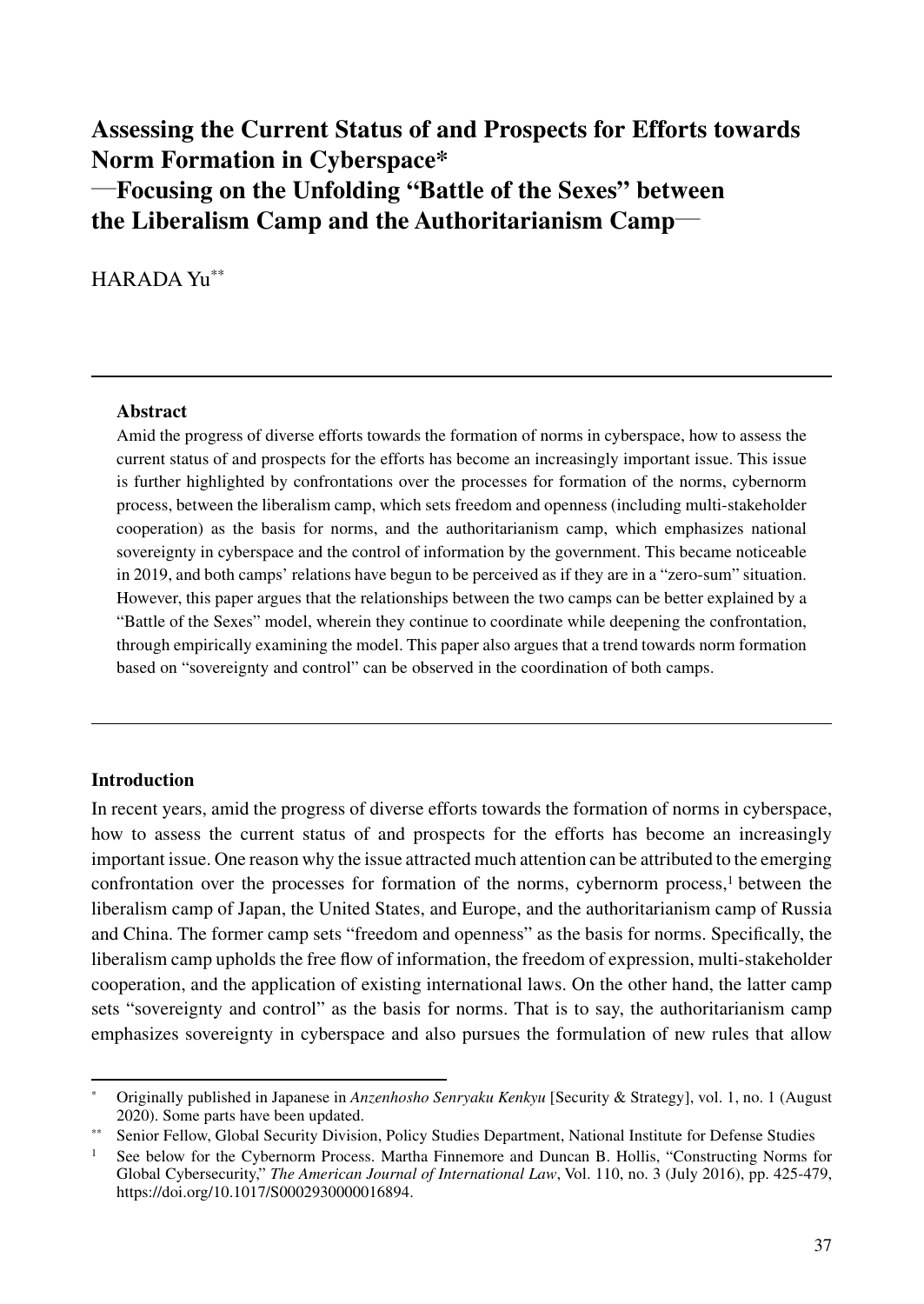control of the flow of information by the government.

2019 was a year in which the confrontation between the two camps over the Cybernorm Process was heightened. At the United Nations, the  $OEWG<sub>z</sub><sup>2</sup>$  which is a new process promoted by Russia and supported by China for discussing norms in cyberspace, was established, and a resolution was also adopted with a view towards creating a United Nations Convention on Cybercrime. In contrast, Japan, the United States, and European countries emphasize the importance of the existing processes of the United Nations' GGE3 and of the Council of Europe's Convention on Cybercrime (the Budapest Convention), and also formulated a joint document with 28 countries that emphasized their role in advocating for "free, open, and secure cyberspace."4 Additionally, outside of the United Nations, the  $GCSC<sub>5</sub>$  which embodies multi-stakeholder cooperation and links to Western efforts, has also proposed norms based on existing outcomes such as the GGE.

Amidst such developments, some observers have begun to argue that "[i]nternational institutions have become a battleground for fights between a 'global and open' Internet model and a 'sovereign and controlled' approach."6 In other words, both camps' relations have begun to be perceived as if they are in a "zero-sum" situation. Theoretically, in such a situation, two camps are "impossible to work together to achieve or maintain a better social state for both sides."7

However, there remains room for debate on whether two camps have already been in "zerosum" situation or not. In general, it can be assumed that both camps would have an incentive to avoid a breakdown and to pursue creating universal norms. Actually, some observers express the view that the competition over norm formation is now not "freedom and openness" or "sovereignty and control," but it has shifted to "how much cyber sovereignty is too much cyber sovereignty?" as even the liberalism camp has begun to emphasize the "sovereignty and control" aspect from the perspective of security.8 Furthermore, the worst scenario is also presented arguing that foundations of democracy are shaken as the liberalism camp draws nearer to the authoritarianism camp.9

In this context, the question is posed: how can the two camps' current relationship be conceptualized? In international regime theory, actors' relationship is conceptualized as the various profit structures (in game theory, such profit structures are explained as games in which each player attempts to maximize its payoff in a given environment), and the structure is expected to be a factor explaining the formation and changing of a regime, which is a set of norms and rules.10 For example, if there is a structure in which actors' interests are coincided ("harmony"), or

<sup>5</sup> Abbreviation for "Global Commission on the Stability of Cyberspace."

<sup>&</sup>lt;sup>2</sup> Abbreviation for "Open-ended Working Group."

<sup>&</sup>lt;sup>3</sup> Abbreviation for "Group of Governmental Experts."

<sup>4</sup> "Joint Statement on Advancing Responsible State Behavior in Cyberspace," U.S. Department of State, September 23, 2019, https://www.state.gov/joint-statement-on-advancing-responsible-state-behavior-in-cyberspace/.

<sup>6</sup> Justin Sherman, and Mark Raymond, "The U.N. Passed a Russia-backed Cybercrime Resolution. That's Not Good News for Internet Freedom," *Washington Post*, December 4, 2019, https://www.washingtonpost.com/ politics/2019/12/04/un-passed-russia-backed-cybercrime-resolution-thats-not-good-news-internet-freedom/.

<sup>7</sup> Yamamoto Yoshinobu, *Kokusai Rejimu to Gavanansu* [International Regimes and Governance] (Yuhikaku Publishing, 2008), p. 78.

<sup>8</sup> Justin Sherman, "How Much Cyber Sovereignty is Too Much Cyber Sovereignty?" Council on Foreign Relations (CFR) Blog, October 30, 2019, https://www.cfr.org/blog/how-much-cyber-sovereignty-too-muchcyber-sovereignty.

<sup>9</sup> Alexander Klimburg, *The Darkening Web: The War for Cyberspace* (NY: Penguin Press, 2017), pp. 365-366.

<sup>10</sup> Yamamoto, *Kokusai Rejimu to Gavanansu* [International Regimes and Governance], pp. 76-78.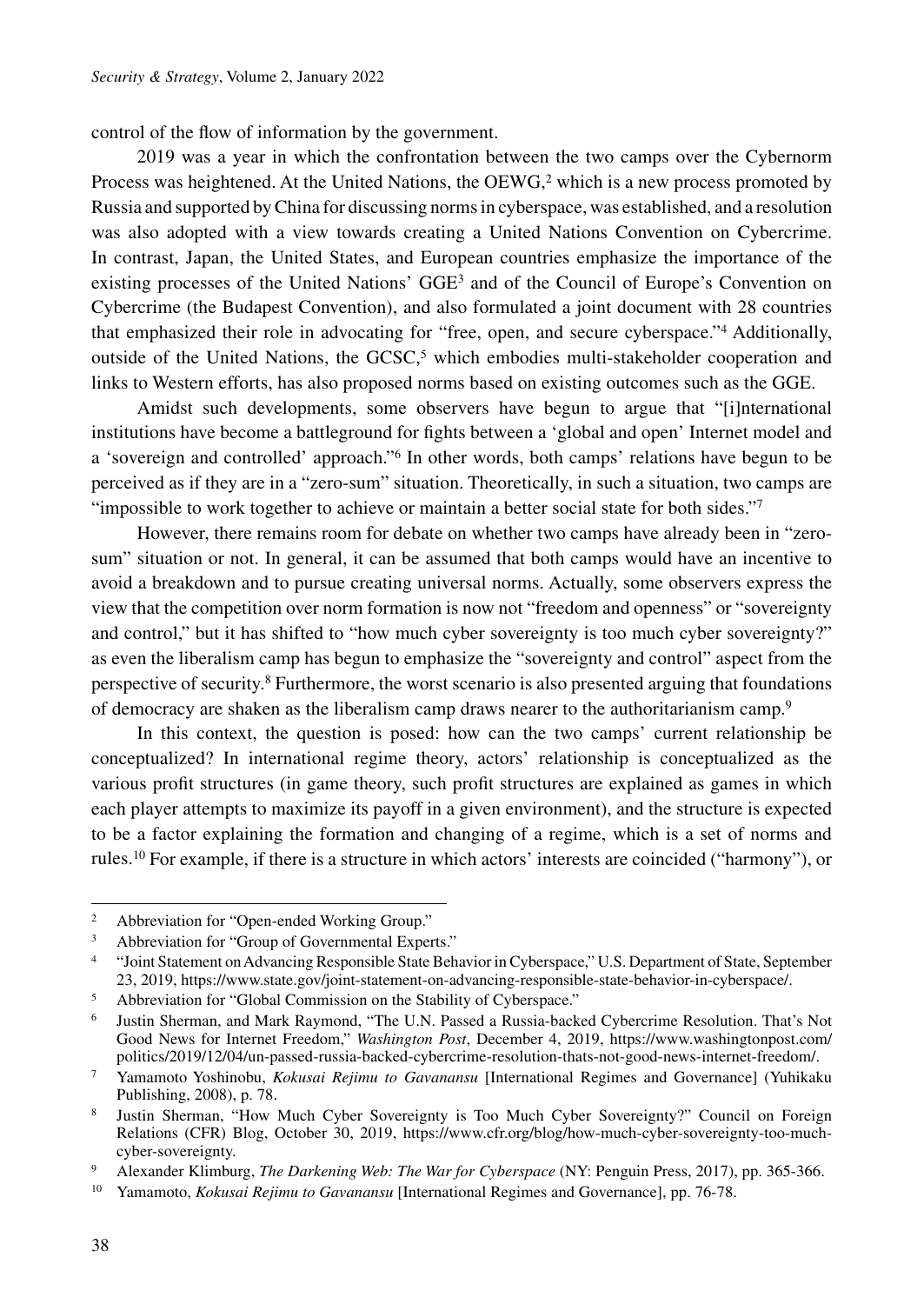if there is a structure in which their interests are in direct conflict ("zero-sum"), then a regime will not be formed.11 Have the two camps' relations already been in "zero-sum" or "harmony"? Or are they in the middle of coordination searching for common denominator?

This paper argues that the profit structure of both camps can be grasped through the "Battle of the Sexes," also known as "Bach or Stravinsky," where coordination continues while a partial disagreement over preferences is present. Specifically, this paper presents the model of "Battle of Sexes" as the hypothesis explaining the two camps' relations and tests it by conducting case studies. As cases, in light of the purpose of grasping the current situation, this paper selects the significant cybernorm processes developed in 2019: the GGE and OEWG, the adoption of resolutions related to the United Nations Convention on Cybercrime, and the GCSC. Through it, this paper argues that the hypothesis is supported by cases of the GGE and OEWG as well as GCSC. Furthermore, it argues that both camps' coordination, which develops along lines where "freedom and openness" and "sovereignty and control" are the two extremes, is now showing the trend towards norm formation based on "sovereignty and control." As such, this paper highlights that in order to resist this trend, cooperation with non-state actors is further becoming important for the liberalism camp.

Regarding this paper's argument and analysis results, it should be noted that, because this research focuses on the profit structure of the two camps involved in the cybernorm process, there remain challenges in simplifying the complex reality. Needless to say, the positions and attitudes of the actors involved with cyberspace, including the nations within each camp, are not uniform. Additionally, it is also necessary to have a perspective which includes non-state actors, whose importance has been suggested by this research, or the third group of countries called "Digital Deciders,"12 which do not belong to either camp and have a strong presence in the formation of norms at the United Nations in which one vote per country is a principle. Furthermore, though this paper shows that a "zero-sum" aspect can be observed in the case of the United Nations Convention on Cybercrime related issues, a different argument might be possible when considering the various cases as a series of processes. While recognizing these limitations, the author believes that this paper spotlighting the profit structure between the two camps will add another value to existing studies in development of norms in cyberspace.

From the next section onward, this paper will first show an analysis framework examining the profit structure between the two camps while giving an overview of previous research. Then, in the following two sections, this paper's hypothesis will be examined by case studies. Finally, this paper will conclude by briefly touching on events to be noted when considering the direction for future research, and on the policy challenges therein for the liberalism camp.

<sup>11</sup> Ibid. pp. 77-78.

<sup>&</sup>lt;sup>12</sup> Robert Morgus, Jocelyn Woolbright, and Justin Sherman, "The Digital Deciders: How a Group of Often Overlooked Countries Could Hold the Keys to the Future of the Global Internet," New America, last updated October 23, 2018, https://www.newamerica.org/cybersecurity-initiative/reports/digital-deciders/.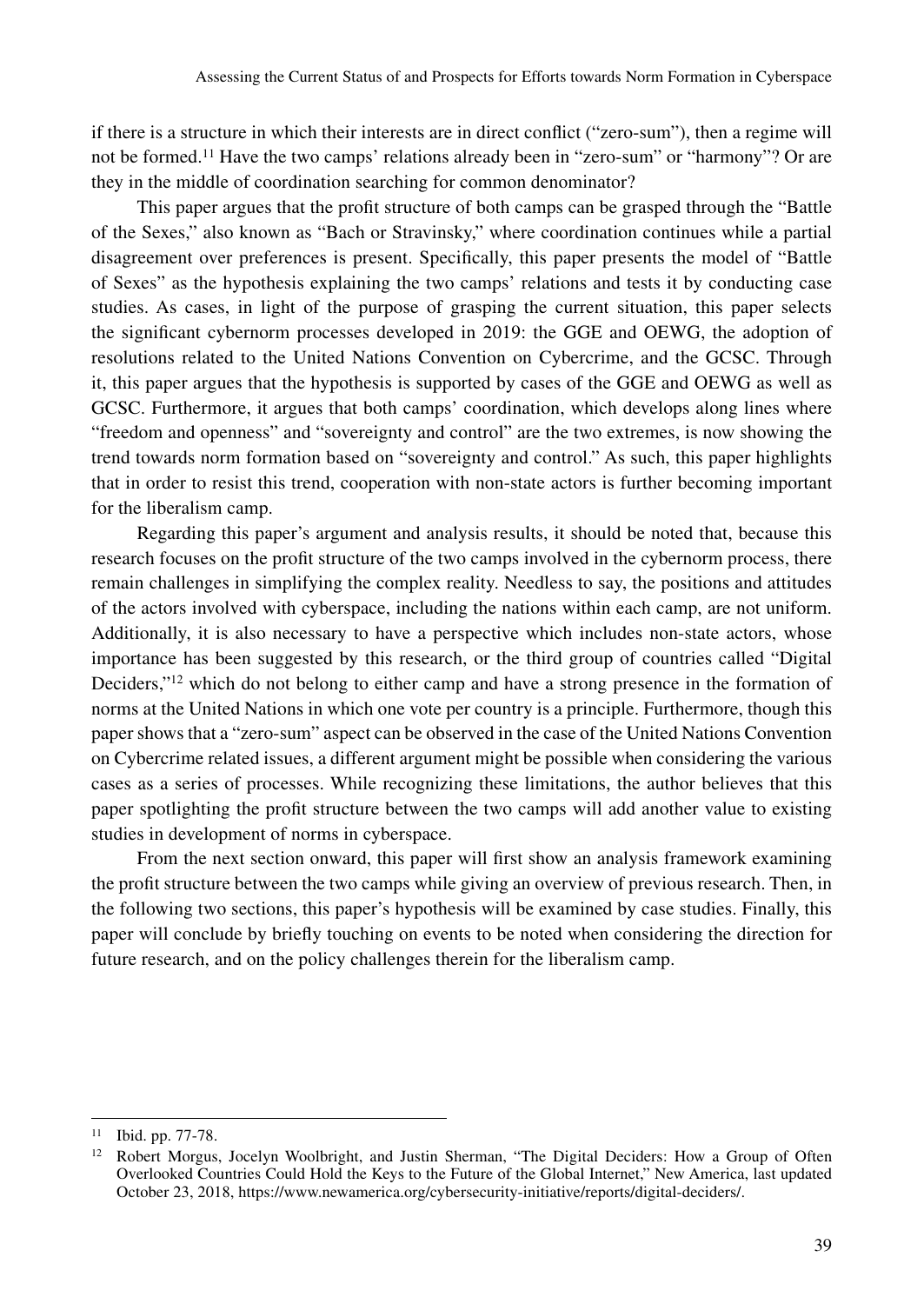#### **1. Previous Literature Reviews and This Paper's Analysis Framework**

# (1) Previous Literature Reviews

Norms, or regimes, which are sets of norms and rules, have long been a major research theme in International Relations.13 Those studies focus not only on the specific content of the norms, but also on when and how norm formation and diffusion advances, as well as the processes for that. The strategies and actions of norm entrepreneurs who influence those processes have also attracted attention. Norm entrepreneurs are not limited to states, and, in particular, how non-state actors such as  $NGOs<sup>14</sup>$  can influence even national policy has become an issue.<sup>15</sup>

In recent years, the scope of norms-related studies has also been expanded to the theme of norm formation in cyberspace. Originally, the major focus of this theme has been on the concrete content of norms, such as how to apply international law. However, the necessity of looking at the cybernorm process, including the role of norm entrepreneurs and how norm formation and diffusion advances, has also begun to be raised.<sup>16</sup> Moreover, amidst a situation where a mixture of diverse processes becomes increasingly complex, research that evaluates this situation and examines actors' strategies and actions towards the creation of desirable processes have also developed.

The most recent notable discussion on the evaluation of the current situation is a report from a workshop held by the Carnegie Endowment for International Peace.17 The report provides a bird's eye view of some of the processes that are currently underway, such as the GGE, OEWG, and GCSC, and examines their interrelationships. According to the current situation where diverse processes coexist, there is concern about forum shopping, wherein actors select the processes that are preferable to them and efforts towards norm formation are fragmented.18 On the other hand, the report also points out that such multiple processes also have the merit of deepening an understanding of norms, widening a range of participants, or avoiding a situation where confrontation among actors in a specific field leads to a stagnation in overall discussions.19 The report then argues the need to systemically ensure the mutual complementarity of the various processes in order to strengthen this merit.20 These discussions give rise to the question of what actors and what benefits are reflected in that mutual complementarity when it builds up. However, this point is not sufficiently discussed in the report.

In this context, the research attracts attention that focuses on competition among various

<sup>20</sup> Ibid.

<sup>&</sup>lt;sup>13</sup> See the following for a prominent discussion of norms and regimes. Stephen D. Krasner, "Structural Causes" and Regime Consequences: Regimes as Intervening Variables," *International Organization*, vol. 36, no. 2, Special Issue on International Regimes (Spring, 1982), pp. 185-205; Martha Finnemore and Kathryn Sikkink, "International Norm Dynamics and Political Change," *International Organization*, vol. 52, no. 4 (Autumn, 1998), pp. 887- 917; Yamamoto, *Kokusai Rejimu to Gavanansu* [International Regimes and Governance].

<sup>14</sup> Abbreviation for "Non-Governmental Organization."

<sup>15</sup> Margaret E. Keck, and Kathryn Sikkink, *Activists Beyond Borders: Advocacy Networks in International Politics* (Ithaca and London: Cornell University Press, 1998); Richard Price, "Reversing the Gun Sights: Transnational Civil Society Targets Land Mines," *International Organization*, vol. 52, no. 3, (Summer, 1998), pp. 613-644.

<sup>&</sup>lt;sup>16</sup> Finnemore and Hollis, "Constructing Norms for Global Cybersecurity."

<sup>&</sup>lt;sup>17</sup> Christian Ruhl, Duncan Hollis, Wyatt Hoffman, and Tim Maurer, "Cyberspace and Geopolitics: Assessing Global Cybersecurity Norm Processes at a Crossroads," Carnegie Endowment for International Peace, February 26, 2020, https://carnegieendowment.org/files/Cyberspace\_and\_Geopolitics.pdf.

<sup>18</sup> Ibid., pp. 13-15.

<sup>19</sup> Ibid.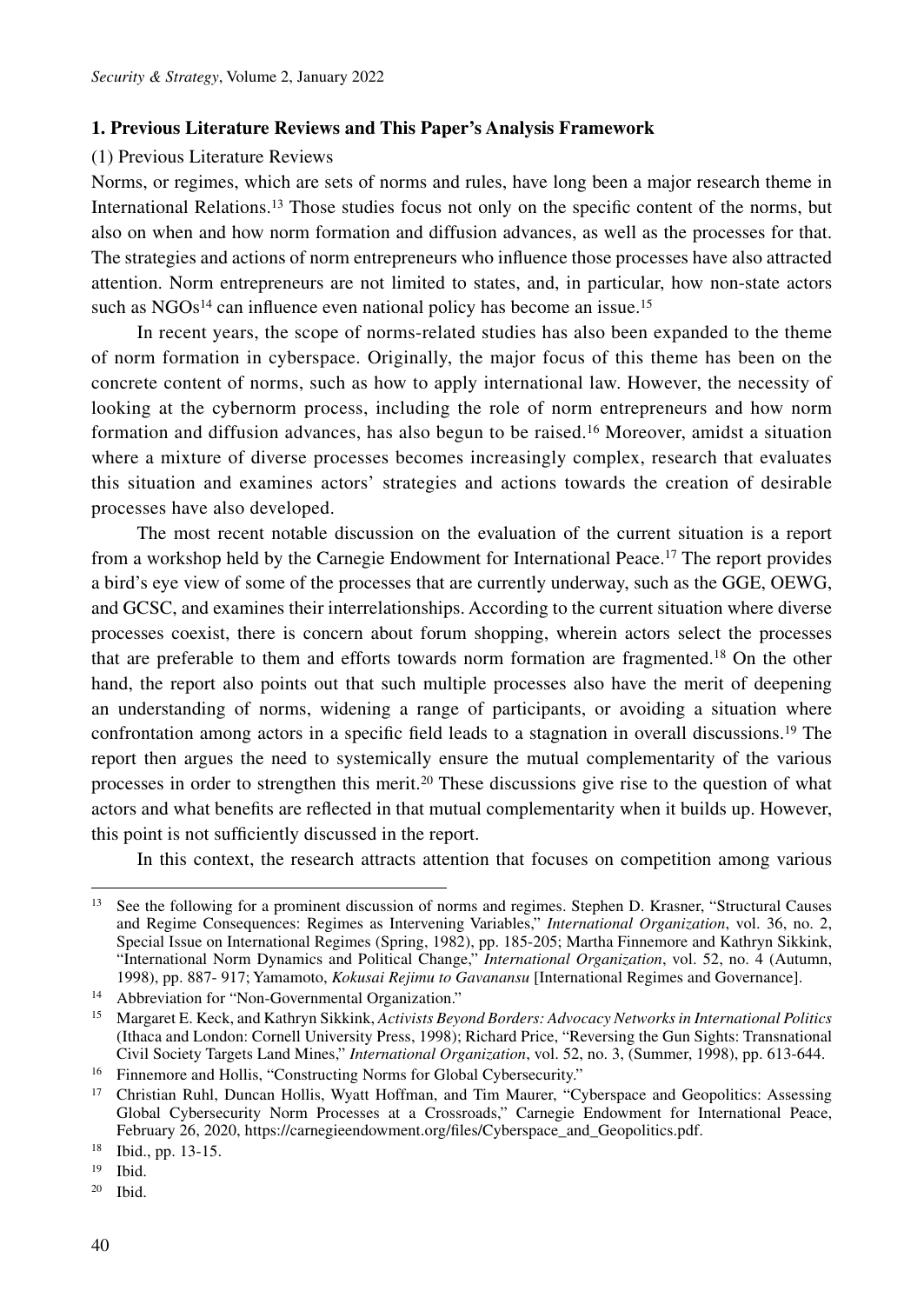actors and their strategies regarding the creation of desirable norms in cyberspace. For example, the competition between the United States, Russia, and China around norm formation has been a point of contention.<sup>21</sup> Besides those major powers, so called "Digital Deciders" have also been spotlighted as a significant actor. The American think tank New America classifies the attitudes of countries concerned with Internet governance into three groups, the liberalism camp (the "open and global" camp in the study), the authoritarianism camp (the "sovereign and controlled" camp in the study), and a third group consisting of countries that do not belong to either of them. The study positions this third group as the "Digital Deciders" and argues that, in a structure wherein the two camps are in contention, the policy agenda for the liberalism camp lies with including this third group.<sup>22</sup>

There is also research, primarily in Europe, that generalizes the trends of the actors and understands them through the concept of cyber diplomacy. According to the research that pioneered it, cyber diplomacy means "the use of diplomatic resources and the performance of diplomatic functions to secure national interests with regard to the cyberspace."<sup>23</sup> Cyber diplomacy will be developed to tackle problems that cannot be resolved through technical approaches, such as "cybersecurity, cybercrime, confidence-building, internet freedom and internet governance."24 Moreover, because the problems cannot be resolved without cooperation with non-state actors, it has been pointed out that cooperation with non-state actors, as well as with other countries, is a policy issue for each country.25

These previous studies focusing on the actors' strategies and actions leave room for argument at least in the following two points. First, they overlook the profit structure among the actors who seek to form norms that are desirable to themselves. As stated earlier, this structure is an essential element to pay attention to as a factor in the formation and changing of a regime. Returning to the above mentioned New American research, the liberalism camp and the authoritarianism camp appear to be in a "zero-sum" situation, but, if that is the case, then, in theory, a regime that includes both of them would not be formed. However, it is premature at the current stage to lead such conclusions. Therefore, further study is required that captures the current situation by focusing on the profit structure between the two camps.

Second, there is also the need for a perspective that captures the strategies and actions of non-state actors, who are another important norm entrepreneur. Originally, the central actors in cyberspace are non-state actors, and, even in light of the fact that state actors have gradually strengthened their presence for the purpose of ensuring security, the role of non-state actors cannot be understated. The significance of non-state actors regarding cybernorm developments is well illustrated in Microsoft's advocation for the formulation of a "Digital Geneva Convention" in

<sup>21</sup> See the following for example. Klimburg, *The Darkening Web*. Among the studies conducted in Japan, discussions by Tsuchiya Motohiro of Keio University are very helpful. See the following for an example. Tsuchiya Motohiro, *Saiba Sekyuriti to Kokusai Seiji* [Cyber Security and International Relations] (Chikura Publishing Company, 2015), especially Chapter 6.

<sup>22</sup> Morgus, Woolbright, and Sherman, "The Digital Deciders."

<sup>&</sup>lt;sup>23</sup> André Barrinha and Thomas Renard, "Cyber-diplomacy: The Making of an International Society in the Digital Age," *Global Affairs*, Vol. 3, no. 4-5, 2017, p. 355.

<sup>24</sup> Ibid.

<sup>&</sup>lt;sup>25</sup> Shaun Riordan, *Cyberdiplomacy: Managing Security and Governance Online* (Cambridge: Polity Press, 2019), pp. 51-52.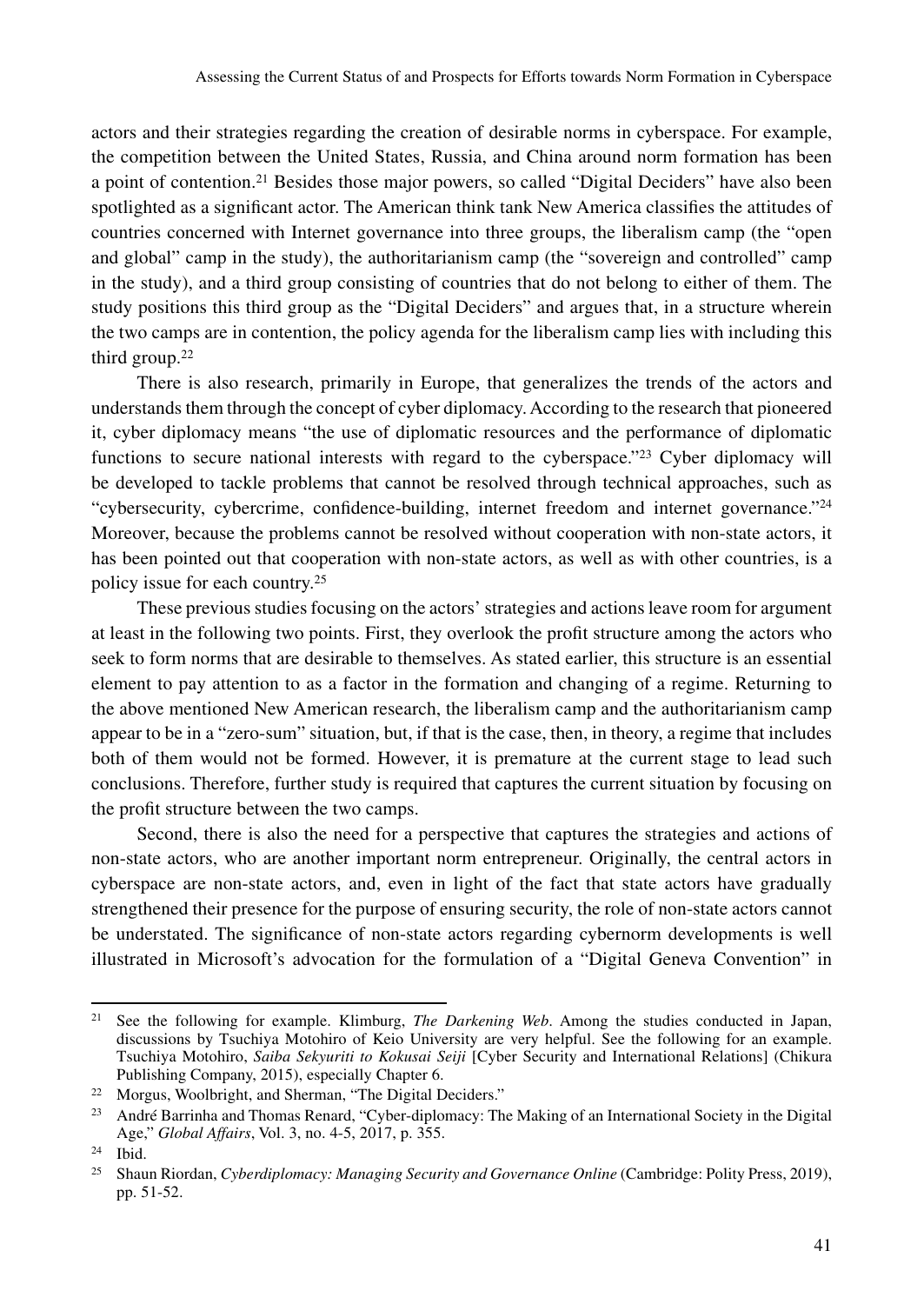2017.26 Additionally, GAFA (Google, Amazon, Facebook, Apple) also have a large presence, and the role of these non-state actors as norm entrepreneurs is a point of discussion.27

In short, to advance studies of norm developments in cyberspace, the profit structure among actors and non-state actors' role should be further examined. Therefore, for example, around norm formation, it is necessary to consider the three-way profit structure of the liberalism camp, the authoritarianism camp, and non-state actors. As such, this paper, as the first step in its research, focuses on the profit structure of both camps and conducts research to understand the current situation. Roles of non-state actors will be briefly touched on in this paper, and the three-way relationship will be examined further in future study.

#### (2) Analysis Framework

As stated at the beginning, this paper is based on the hypothesis that the profit structure of the liberalism camp and the authoritarianism camp is in a "Battle of the Sexes" situation. The "Battle of the Sexes" in game theory refers to a game in which both players gain more when they cooperate than when they betray each other. There are two types of cooperation, one in which Player A's gain is higher, and another in which Player B's gain is higher, and there will be fierce competition between the players as they aim to maximize their own gains. The feature of this game is that, even if cooperation is such that Player B's gain is high, Player A's gain will be higher when they cooperate than when they betray. When compared to the well-known "Prisoner's Dilemma" game<sup>28</sup> between two players, in which it is "easy to get an agreement, but difficult to keep it,"<sup>29</sup> the difference in the "Battle of the Sexes" is that it is "difficult to get an agreement, but, once an agreement (rule) is made, it is automatically followed."30

In this "Battle of the Sexes" game, Table 1 captures the profit structure of the liberalism camp and the authoritarianism camp, and shows the choices for each camp (whether "freedom and openness" or "sovereignty and control" should be the basis for norms) and their gain. The table shows that, in Cell A where the choices of both camps agree, a universal norm based on "freedom and openness" is formed, while in Cell D a universal norm based on "sovereignty and control" is formed. On the other hand, Cell C, where the choices of both camps do not agree, assumes that the liberalism camp forms a norm based on "freedom and openness" and that the authoritarianism camp forms a separate norm based on "sovereignty and control." Similarly, in Cell B, where the choices do not agree, the liberalism camp forms a norm based on "sovereignty and control" and the authoritarianism camp forms a separate norm based on "freedom and openness."

<sup>&</sup>lt;sup>26</sup> "A Digital Geneva Convention to Protect Cyberspace," Microsoft, https://www.microsoft.com/en-us/ cybersecurity/content-hub/a-digital-geneva-convention-to-protect-cyberspace.

<sup>27</sup> Tim Maurer, "Private Companies Take the Lead on Cyber Security," *War on the Rocks*, May 4, 2018, https:// warontherocks.com/2018/05/private-companies-take-the-lead-on-cyber-security/.

<sup>&</sup>lt;sup>28</sup> The "Prisoner's Dilemma" refers to a game in which players can maximize their own gain by betraying the other player, but if both players choose betrayal to maximize their own gain, then their gain will be less than if they had cooperated. See below for details, for example. Okada Akira, *Gemu Riron Nyumon (Shinpan): Ningen Syakai no Rikai no tameni* [Introduction to Game Theory: Understanding Human Society (New Edition)] (Yuhikaku Arma, 2014), Chapter 5.

<sup>29</sup> Yamamoto, *Kokusai Rejimu to Gavanansu* [International Regimes and Governance], p. 83.

<sup>30</sup> Ibid.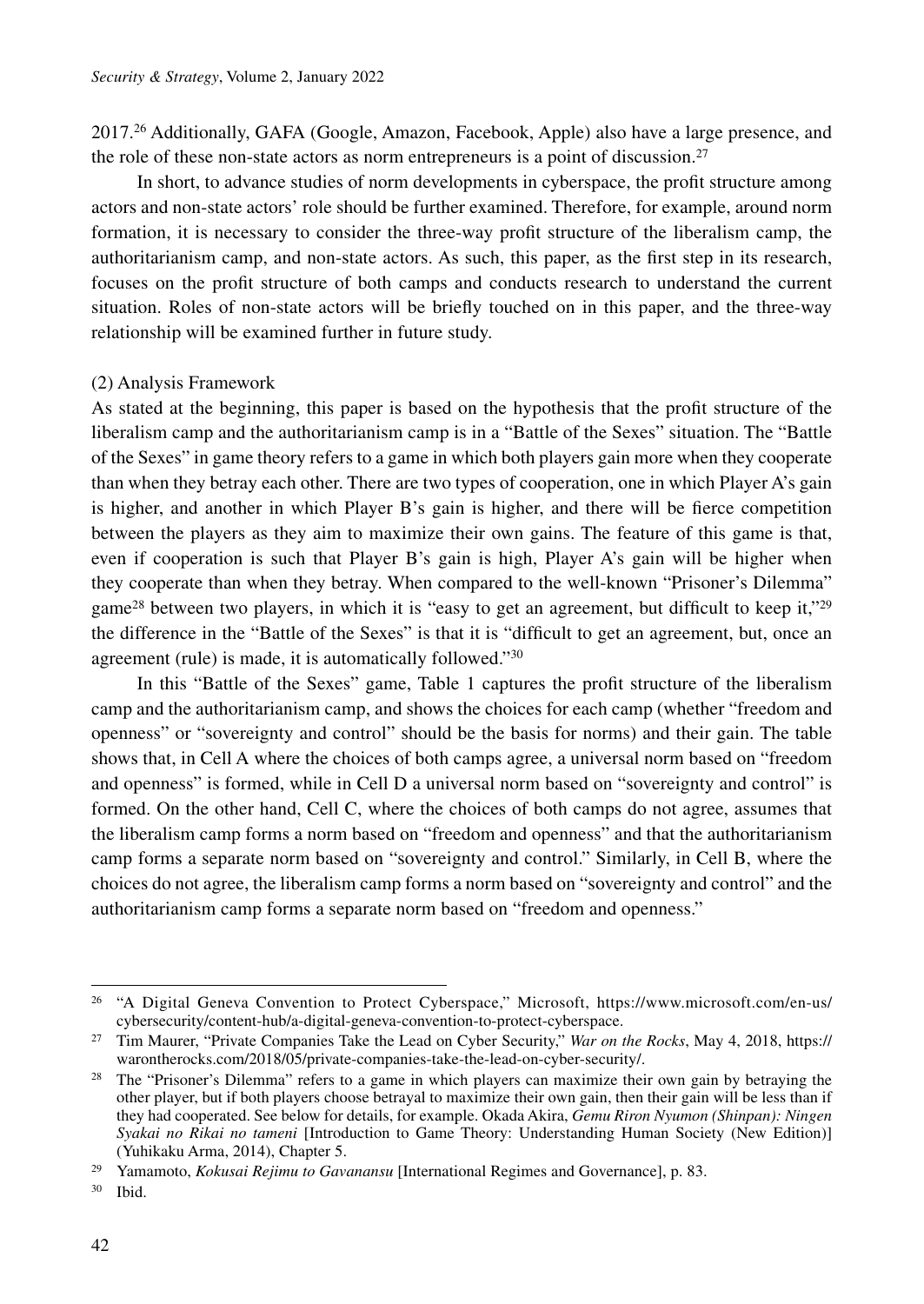Table 1: Profit Structure of the Liberalism Camp and the Authoritarianism Camp, Captured in the "Battle of the Sexes"



<sup>(</sup>Note): The number to the lower left of the diagonal line in each cell indicates the gain of the liberalism camp, and the number to the upper right indicates the gain of the authoritarianism camp. The higher the number, the greater the gain for each camp. (Source): Created by the author with references to Yamamoto, *Kokusai Rejimu to Gavanansu* [International Regimes and Governance], p. 78.

Here, this paper will take a closer look at the choices for each camp and their gains. To begin with, in this game, the gains of both camps when the choices are in agreement (Cells A and D), that is, when universal norms are formed, are higher than the gains when different norms coexist (Cells B and C). In fact, it can be said that universal norms are not just desirable for contributing to the stabilization of the relationship between both camps, but are also desirable, for example, for enjoying the services that companies will provide. If the norms that apply in countries and regions differ, then it can be assumed that this will be an obstacle to businesses and that users will not be able to obtain services that would have been realized if there were consistent norms.

Under these circumstances, the liberalism camp's gain is highest when the choices of both camps agree on "freedom and openness" (Cell A), and their next highest gain is when the choices agree on "sovereignty and control" (Cell D). As touched on in the beginning, there are some concerns that the liberalism camp may accept a result of Cell D. However, for the liberalism camp, the choice of "sovereignty and control" not only abandons their principle, but it also betrays the non-state actors<sup>31</sup> who have a strong sense of resistance to "sovereignty and control" and undermines multi-stakeholder cooperation. As such, that choice should be taken cautiously, and, particularly when the choices of both camps are not in agreement and norms are divided, pursuing the liberalism camp's own "freedom and openness" (Cell C) will have higher gains than making a choice that goes against that philosophy (Cell B).

On the other hand, the highest gain for the authoritarianism camp is when both camp's choices agree on "sovereignty and control" (Cell D), and, in seeking universal norms, their next highest gain is when the choices agree on "freedom and openness" (Cell A). In fact, the authoritarianism camp does not necessarily completely deny the need for "freedom and openness." For example, the GGE has the participation of about 20 countries, centered around the United States, the United Kingdom, France, Russia, and China, and in 2015 it set out a norm consisting of 11 items, and one

<sup>&</sup>lt;sup>31</sup> This is clearly illustrated in an example of distrust by non-state actors against French President Emmanuel Macron's speech in November 2018 that mentioned the need for certain regulations on the Internet. See below for the details of the speech. *Pari Koru to Makuron Daitoryo no Enzetsu: IGF Pari de Hajimatta Okina Uneri*  [Speech by President Emmanuel at Paris Call: The Big Wave that Starts at IGF Paris], *JPNIC*, December 7, 2018, https://blog.nic.ad.jp/2018/2050/.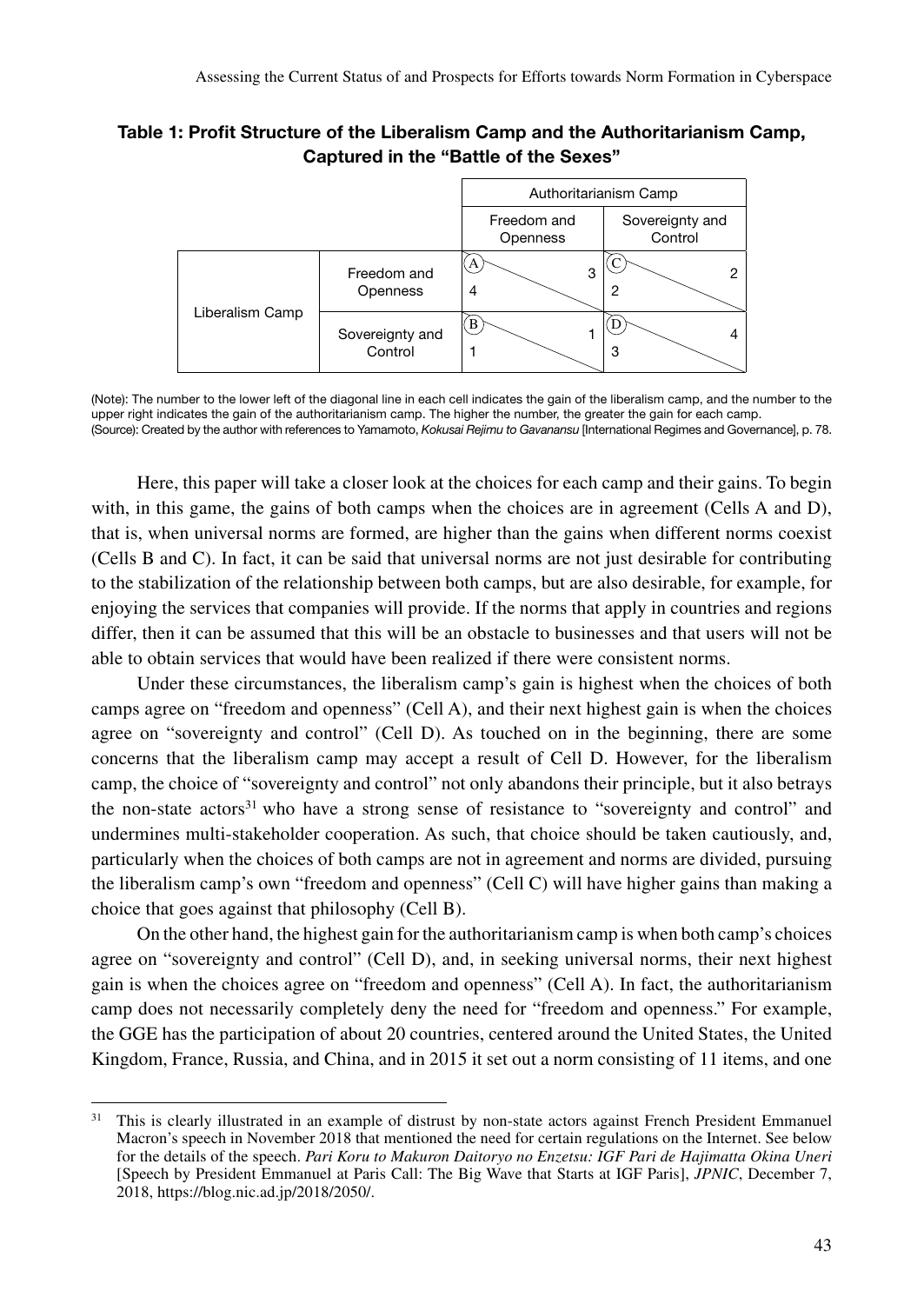of the purposes included the promotion of an "open" information and communications technology environment.32 Furthermore, in 2015 the "International Code of Conduct for Information Security," which was proposed to the United Nations by the Shanghai Cooperation Organization member countries such as Russia and China (excluding India and Pakistan), mentioned respect for freedom in the information space and cooperation with non-state actors.<sup>33</sup> However, it can be said that there are preconditions such as ensuring domestic and national security, and when the authoritarianism camp chooses the "freedom and openness" option, the difficult task of dispelling these concerns must be resolved. And, if a division of norms arises while such issues remain unresolved, then for the authoritarianism camp, there is a higher gain in pursuing "sovereignty and control" (Cell C) than in choosing "freedom and openness" (Cell B).

If the profit structure for both camps is in a "Battle of the Sexes" situation, coordination in a way that avoids a breakdown while still being in sharp confrontation can be observed in the current situation for the cybernorm process, which appears as if it were a "zero-sum." Does the hypothesis hold as expected in concrete cases? If it does hold, then to which direction is the coordination heading between "freedom and openness" and "sovereignty and control"? The next section will conduct the case studies.

# **2. Case Studies**

# (1) The GGE and OEWG

The GGE, which was established under the United Nations First Committee (in charge of disarmament and international security issues), is the main cybernorm process for the United Nations, and it has served as a place to consider the norms related to such as responsible state behavior, confidence-building, and capacity building. Cyber-related discussions at the United Nations date back to the adoption of the Resolution on "Developments in the Field of Information and Telecommunications in the Context of International Security," which was proposed by Russia in December 1998.34 Since then, a similar Resolution, which was a gradual revision of the content, was adopted in response to a proposal from Russia, and the 2001 Resolution included the establishment of the GGE.<sup>35</sup> The GGE has been held intermittently, starting with the first meeting from 2004 to 2005, and the sixth meeting from 2019 to 2021 was the latest one. The number of participating countries was initially 15, but expanded to 20 countries at the fourth meeting and to 25 countries at the fifth meeting.36

<sup>&</sup>lt;sup>32</sup> United Nations General Assembly (UNGA), 70th Session, Report of the Group of Governmental Experts on Developments in the Field of Information and Telecommunications in the Context of International Security, p. 7, UN Doc. A/70/174 (July 22, 2015), https://undocs.org/A/70/174.

<sup>33</sup> UNGA, 69th Session, International Code of Conduct for Information Security, para. 7, para. 9, UN Doc. A/69/723 (January 13, 2015), https://undocs.org/A/69/723.

<sup>&</sup>lt;sup>34</sup> UNGA, 53rd Session, Resolution 53/70, Developments in the Field of Information and Telecommunications in the Context of International Security, UN Doc. A/RES/53/70 (January 4, 1999), https://undocs.org/A/ RES/53/70.

<sup>35</sup> UNGA, 56th Session, Resolution 56/19, Developments in the Field of Information and Telecommunications in the Context of International Security, para. 4, UN Doc. A/RES/56/19 (January 7, 2002), https://undocs.org/A/ RES/56/19.

<sup>&</sup>lt;sup>36</sup> In addition to the United States, the United Kingdom, France, Russia and China, participating countries consist of countries that are fairly elected from each region.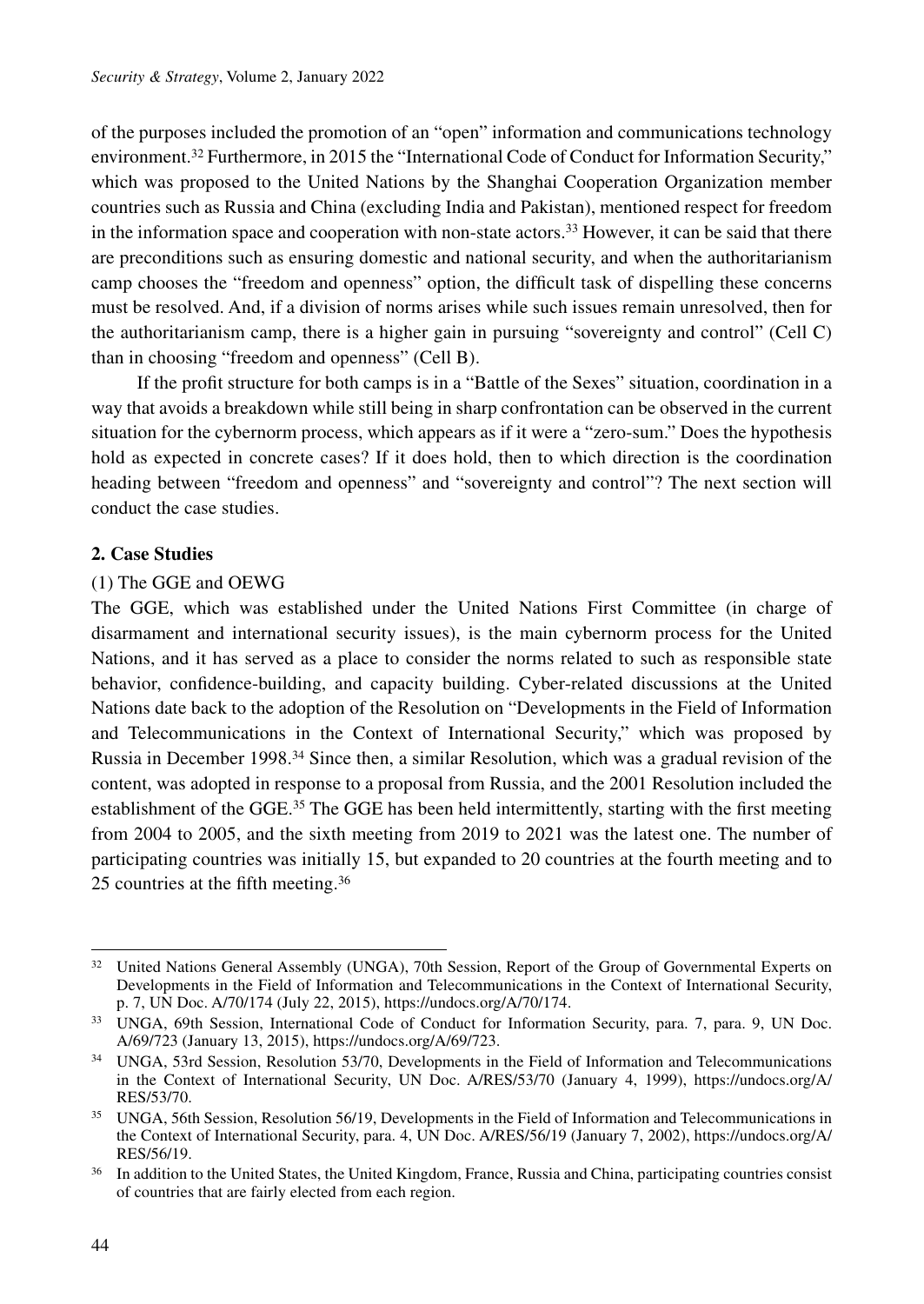The GGE has produced concrete results, such as the presentation of the aforementioned 11 item norm, but more than 15 years have passed since its first meeting, and it is facing a difficult phase. At the fifth GGE, discussions on how international law should be applied were not finalized, and a report subject to the consensus of the participating countries did not come to be published. As a result, the GGE was seen as having ended unsuccessfully.

While it was thought that the discussions would be carried over to the next GGE, the situation changed completely. Russia, with the support of China and others, proposed the establishment of the OEWG as a new forum for discussing norms in cyberspace. As a result of a resolution by the United Nations General Assembly in 2018, with 119 countries in favor and 46 countries against  $(14$  countries abstaining), the establishment of the OEWG was decided.<sup>37</sup> The characteristic of the OEWG is that it allows all United Nations member states to participate in the discussions, unlike with the GGE, in order to make the discussions at the United Nations "more democratic, inclusive and transparent,"38 and it also gives an opportunity to exchange opinions with non-state actors such as NGOs and industries.<sup>39</sup> For Russia and China, it seems that the motive was to strengthen the bargaining power of their own camp by incorporating into the negotiations countries that had a common interest with them in the formation of cyberspace norms but had not been able to fully participate in the discussions at the United Nations.

Japan, the United States, and European countries are now participating in the OEWG, but voted against the proposal. As background for this, it can be said that there were concerns that, in establishing the OEWG, discussions at the GGE would be returned to their starting point and that Russia and China had plans to lead to the formation of norms that were desirable to themselves. Additionally, there might also be apprehension that the bargaining power of the liberalism camp could be reduced if a certain number of countries sided with Russia and China. Therefore, Japan, the United States, and Europe proposed holding the sixth GGE, with 138 countries in favor, 12 countries against, including Russia and China, and 16 countries abstaining.40 In addition to continuing the discussions up until now, the new GGE has been devised to hold dialogues with regional organizations, such as with the  $EU^{41}$  and the ARF,<sup>42</sup> as well as to hold informal meetings with all United Nations member states.

(2) Adoption of a UN Resolution with a View towards Formulating a United Nations Convention on Cybercrime

Together with the new establishment of the OEWG, one of the notable events was an adoption of a United Nations resolution with a view towards formulating a United Nations Convention on Cybercrime, which was proposed by Russia and supported by China and others. With 79 countries in favor, 60 countries against, and 33 countries abstaining, the resolution was adopted in

<sup>41</sup> Abbreviation for "European Union."

<sup>37</sup> UNGA, 73rd Session, Resolution 73/27, Developments in the Field of Information and Telecommunications in the Context of International Security, UN Doc. A/RES/73/27 (December 11, 2018), https://undocs.org/en/A/ RES/73/27.

<sup>38</sup> Ibid., para. 5.

<sup>39</sup> Ibid.

<sup>40</sup> UNGA, 73rd Session, Resolution 73/266, Advancing Responsible State Behaviour in Cyberspace in the Context of International Security, UN Doc. A/RES/73/266 (January 2, 2019), https://undocs.org/en/A/RES/73/266.

<sup>42</sup> Abbreviation for "ASEAN Regional Forum."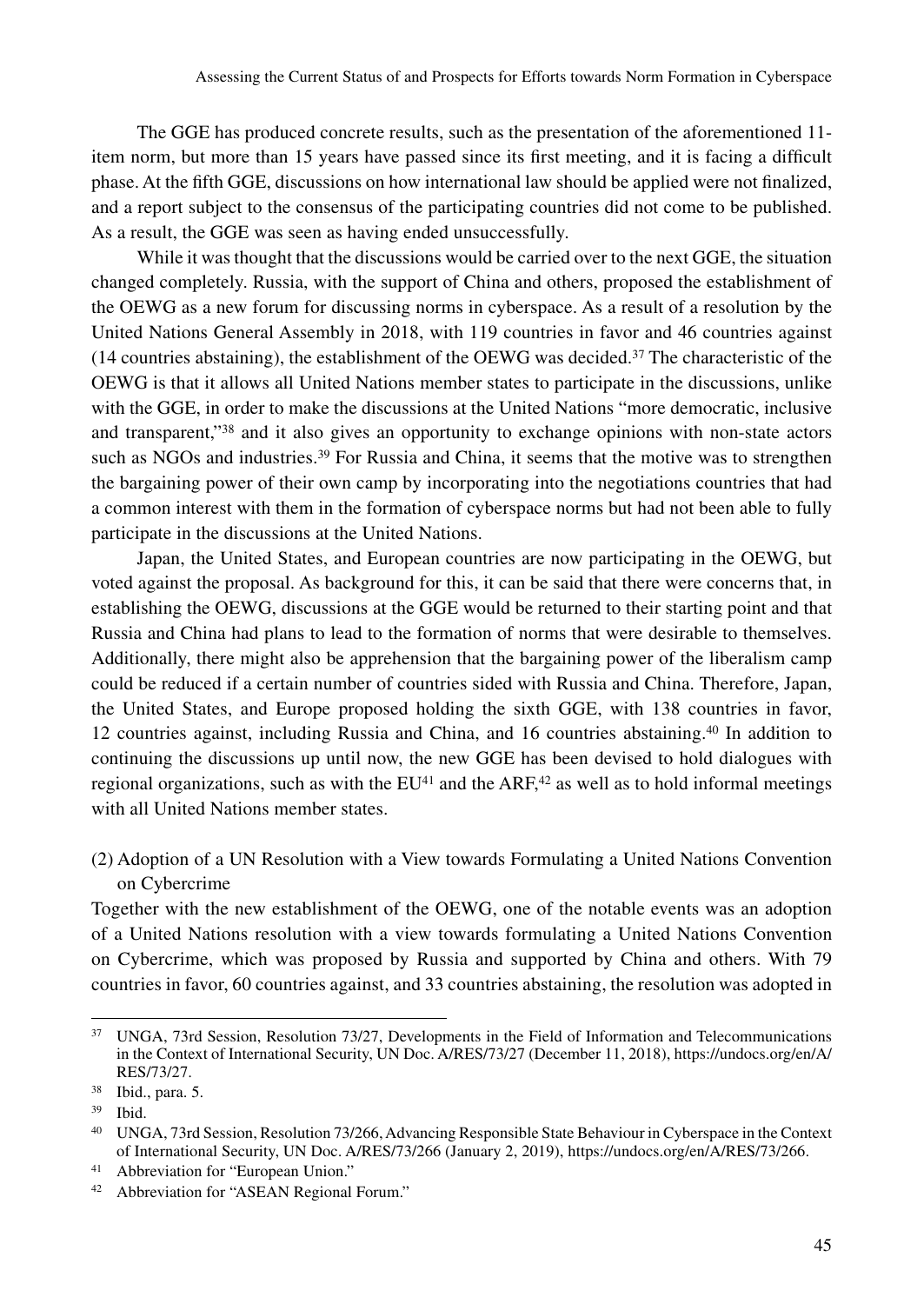December 2019 at the United Nations General Assembly, calling for the establishment of an "openended ad hoc intergovernmental committee of experts" that should "elaborate a comprehensive international convention on countering the use of information and communications technologies for criminal purposes."43

There is already the Budapest Convention on Cybercrime, and a total of 66 countries have ratified it so far, including Japan, the United States, and Europe. Although the Budapest Convention leaves room for improvement, it has played an important role as the only legally binding treaty on cybercrime.44 Additionally, the United Nations also already has an "open-ended intergovernmental expert group to conduct a comprehensive study of the problem of cybercrime." These meetings have been held continuously since January 2011, and have been the stage for discussing comprehensive cybercrime countermeasures.

Russia proposed this resolution despite these existing efforts, but Russia's efforts to formulate the United Nations Convention on Cybercrime are not new. Russia has long presented a "Draft Convention on Cybercrime" that emphasizes national sovereignty and governmental control in cyberspace,<sup>45</sup> and an intergovernmental expert committee that is established based on the resolution could be a great driving force to bring the draft to fruition.

Japan, the United States, and European countries strongly opposed such moves by Russia. The introduction of a new process for cybercrime was seen by the liberalism camp as a weakening of existing processes and aiming to create a norm that was convenient for the authoritarianism camp. There were also concerns that it could result in a loss of cyberspace freedom and openness. The United States criticized Russia's proposal, saying that "[i]t will only serve to stifle global efforts to combat cybercrime."46 Non-state actors also took a severe position. For example, more than 30 organizations jointly called on countries to vote against Russia's proposal, saying that it could "undermine the use of the internet to exercise human rights and facilitate social and economic development."47

# (3) Publication of the Final Report by the GCSC

In 2019, outside of the United Nations, the GCSC released its final report in November as the fruit of its efforts since 2017. The GCSC is a process that embodies multi-stakeholders, with the Hague Centre for Strategic Studies in the Netherlands and the EastWest Institute in the United States acting as secretariats. The Commission's members include experts from a variety of countries such

<sup>43</sup> UNGA, 74th Session, Resolution 74/247, Countering the Use of Information and Communications Technologies for Criminal Purposes, especially para. 2, UN Doc. A/RES/74/247 (20 January, 2020), https://undocs.org/en/A/ RES/74/247.

<sup>44</sup> Allison Peters, "Russia and China Are Trying to Set the U.N.'s Rules on Cybercrime: At the United Nations General Assembly, the United States Must Push Back Against Their Agenda," *Foreign Policy*, September 16, 2019, https://foreignpolicy.com/2019/09/16/russia-and-china-are-trying-to-set-the-u-n-s-rules-on-cybercrime/.

<sup>45</sup> UNGA, 72nd Session, Draft United Nations Convention on Cooperation in Combating Cybercrime, UN Doc. A/C.3/72/12 (October16, 2017), https://undocs.org/A/C.3/72/12.

<sup>46</sup> "Statement on Agenda Item 107 'Countering the Use of Information and Communications Technologies for Criminal Purposes,'" United States Mission to the United Nations, November 18, 2019, https://usun.usmission. gov/statement-on-agenda-item-107-countering-the-use-of-information-and-communications-technologies-for -criminal-purposes/.

<sup>&</sup>lt;sup>47</sup> "Open Letter to UN General Assembly: Proposed International Convention on Cybercrime Poses a Threat to Human Rights Online," Association for Progressive Communications, November 2019, https://www.apc.org / en/pubs/open-letter-un-general-assembly-proposed-international-convention-cybercrime-poses-threat-human.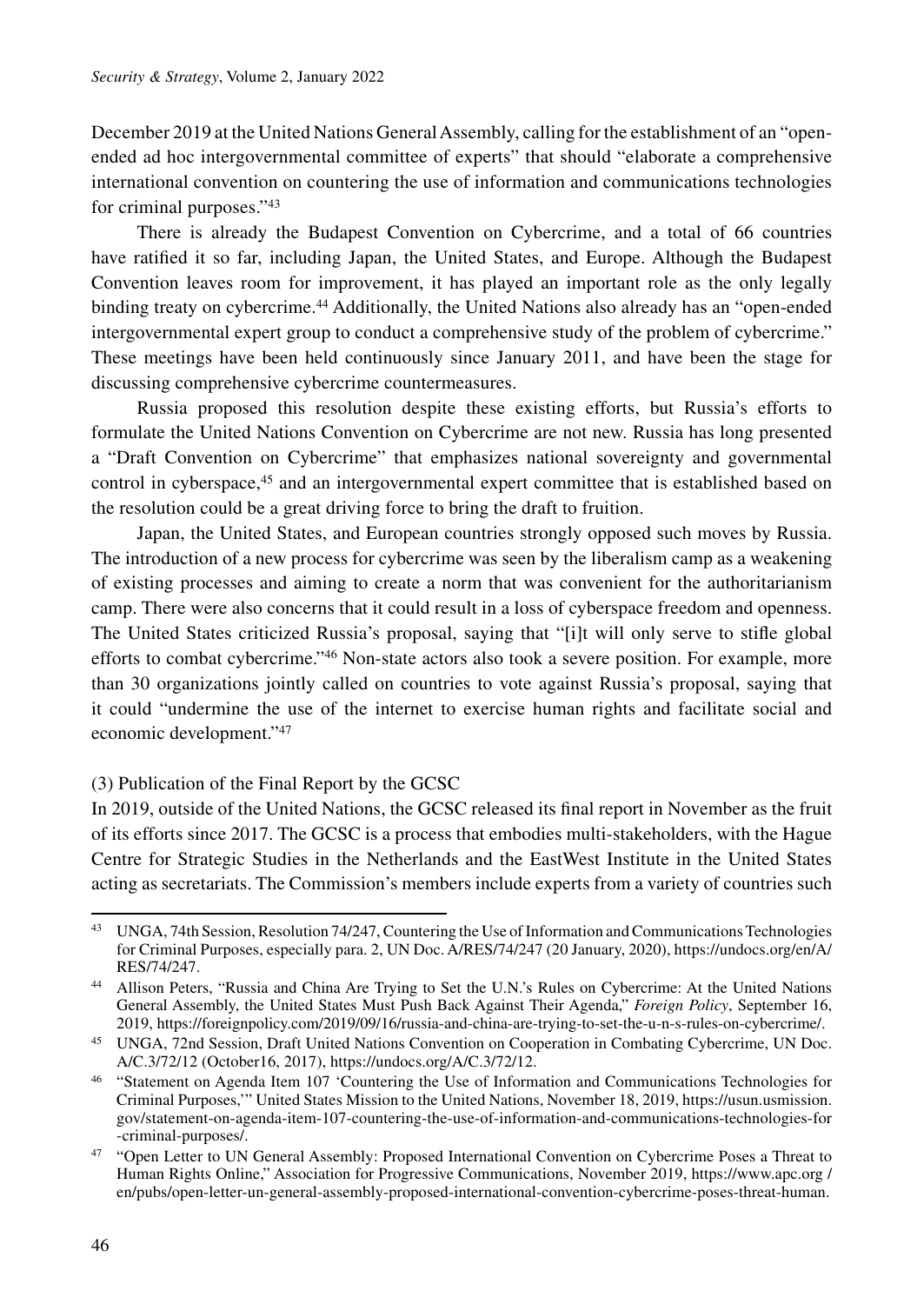as Russia and China, as well as from Japan, the United States, and Europe. The Committee also has partners and sponsors, with the former including, for example, the Government of the Netherlands and the French Ministry for Europe and Foreign Affairs, and the latter including the Japanese Ministry of Internal Affairs and Communications.

The reason for this mechanism is that the GCSC was established in line with two existing initiatives.<sup>48</sup> The first initiative is the GCIG,<sup>49</sup> which was established in January 2014 through the collaboration of the  $ClG<sup>50</sup>$  in Canada and the Chatham House in the United Kingdom. Behind the inauguration of the GCIG was the concern that the policies of authoritarian countries would threaten the free, open, and universal use of the Internet, and in 2016 the GCIG published its final report, "One Internet," to mark the end of its efforts.<sup>51</sup>

The second initiative is the United Kingdom-led international conference on cyberspace held in 2011. The conference was subsequently called the London Process and held continuously in different cities such as Budapest (2012), Seoul (2013), The Hague (2015), and New Delhi (2017). This process was characterized by multi-stakeholder participation, in contrast to efforts by Russia and China, which emphasized state-centered discussions at international organizations such as the United Nations.

As a form of development of these two processes, the GCSC was formed through the Netherlands' proposition at the 2017 Munich Security Conference, and its final report was published in November 2019. One of the achievements of the GCSC is that, based on existing efforts such as GGE, it proposed a norm consisting of eight items.<sup>52</sup> The norm also included unique elements not found in the GGE, such as the protection of the Public Core of the Internet and the protection of the technological infrastructure that is essential for elections. Another of its achievements was the presentation of a "Cyberstability Framework" that included elements such as multi-stakeholder involvement and adherence to international law.<sup>53</sup> For the practical implementation of these norms and frameworks, the "concerted, global multi-stakeholder effort is required"54 and the GCSC singles out the significance of its own efforts in giving momentum to that effort.

These achievements are not necessarily beneficial only to the liberalism camp. Rather, it can be understood that the GCSC maintained a distance from both sides and focused on showing the basic matters that both sides should defend in order to secure the profits generated by cyberspace. Nevertheless, the process of embodying multi-stakeholder cooperation is linked to the efforts of the liberalism camp, and some observers point out that it is a more compatible process for the liberalism camp.<sup>55</sup> Thus, it can be said that the process of GCSC reflects the liberalism camp's

<sup>54</sup> Ibid.

<sup>48</sup> See the following for GCSC history. "Advancing Cyberstability: Final Report," GCSC, November, 2019, pp. 46-47, https://cyberstability.org/wp-content/uploads/2020/02/GCSC-Advancing-Cyberstability.pdf.

<sup>&</sup>lt;sup>49</sup> Abbreviation for "Global Commission on Internet Governance." See the following for an example of GCIG. "Global Commission on Internet Governance," Chatham House, https://www.chathamhouse.org/about-us/ourdepartments/international-security-programme/global-commission-internet-governance.

<sup>50</sup> Abbreviation for "Centre for International Governance Innovation."

<sup>51</sup> "One Internet," CIGI and Chatham House, https://www.chathamhouse.org/sites/default/files/publications/ research/2016-06-21-global-commission-internet-governance.pdf.

<sup>52</sup> GCSC, "Advancing Cyberstability," pp. 21-22.

<sup>53</sup> Ibid., p. 14.

<sup>55</sup> Ruhl, Hollis, Hoffman, and Maurer, "Cyberspace and Geopolitics," p. 10.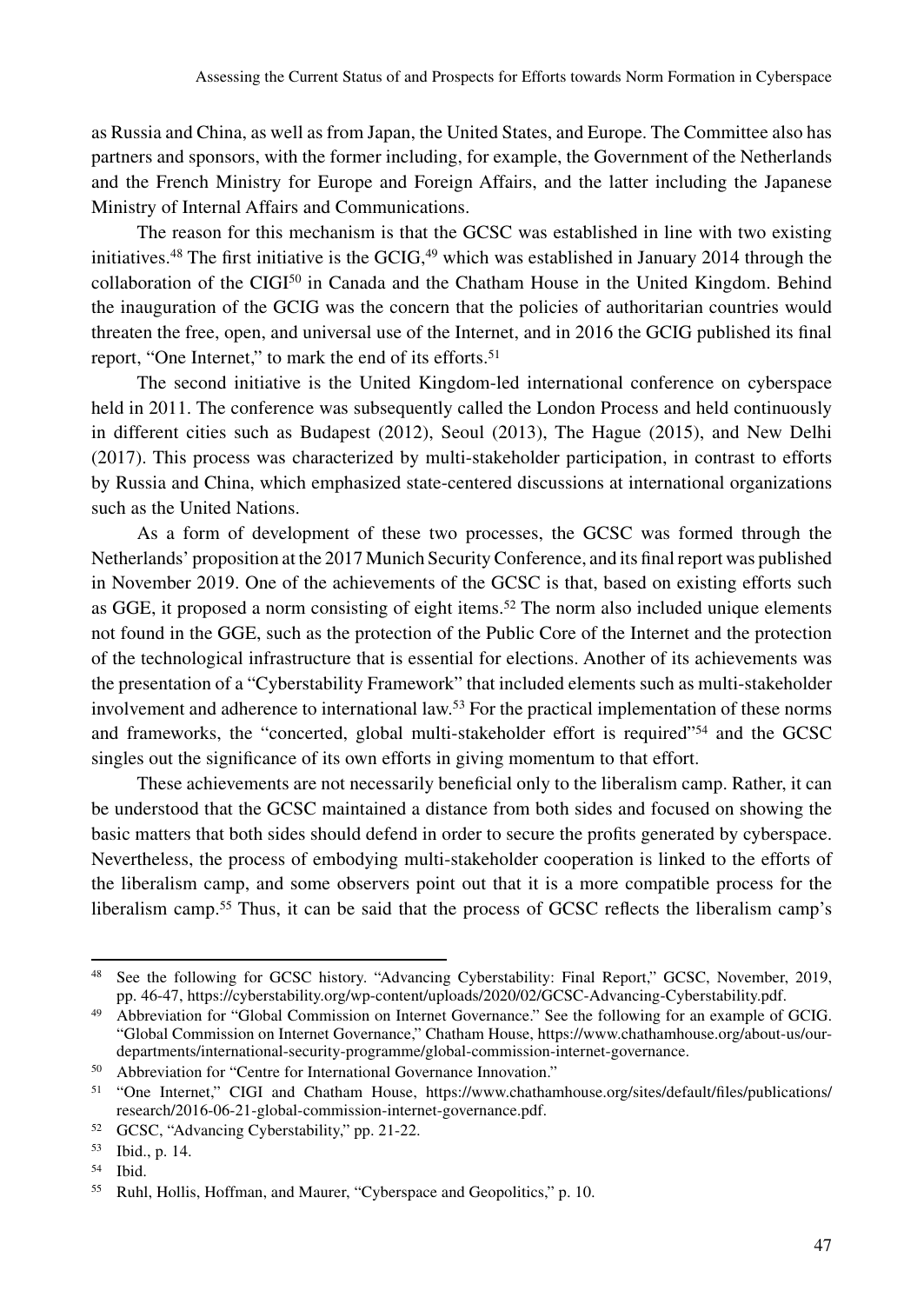motives attempting to strengthen their bargaining power by enhancing cooperation with non-state actors against the authoritarianism camp's growing presence particularly in the United Nations.

#### **3. Comprehensive Examination Based on Case Studies**

In examining the validity of the hypothesis based on the above case studies, the hypothesis does not hold at present when looking only at the cases adopting resolutions related to the United Nations Convention on Cybercrime, and the profit structure of both camps seems to be a "zero-sum." Japan, the United States, the United Kingdom, Australia, Canada and the EU have already published a comment to the preparatory committee for the upcoming open-ended ad hoc intergovernmental committee of experts that the discussions should be proceeded transparently and based on the consensus of the participating countries, strongly restraining the authoritarianism camp.56 The committee's future developments are unpredictable, but the two camps are in direct confrontation because of concerns that it could be a process that favors the authoritarianism camp.

However, a "zero-sum" game cannot explain the movements of both camps in regards to the OEWG and the GCSC, and the hypothesis is held in these cases. The reason for this is, first of all, the fact that the two camps continue discussions while confronting each other. Both camps voted against each other in the resolutions for the GGE and for the OEWG, but in the end the liberalism camp participated in the OEWG and the authoritarianism camp participated in the sixth GGE. If both camps had refused to participate in the respective processes, then such a situation could have the consequences of Cell B or Cell C in Table 1, and both camps would miss an opportunity to maximize their gains. If the goal is to maximize gains, then both camps should participate in the respective processes and work to achieve favorable results for themselves (Cell A for the liberalism camp and Cell D for the authoritarianism camp), and this is exactly the profit structure that appears in both camps' participation in the GGE and OEWG.

Furthermore, the validity of the hypothesis is reinforced by the introduction of a mechanism to encourage multi-stakeholder cooperation, which is emphasized by the liberalism camp, into the OEWG, whose establishment was proposed by the authoritarianism camp. Given the position of the authoritarianism camp, which emphasizes the role of the state, it is probable that there was a choice not to allow non-state actors to participate in the OEWG. If that is the case, then the competition with the GCSC process, which embodies multi-stakeholders, is heightened. Given that GCSC can be a process strengthening the liberalism camp's bargaining power, it is not surprising that the authoritarianism camp dared to make such a choice. However, in reality, the authoritarianism camp provided an opportunity for non-state actors to also participate in the OEWG even though it was in the Intersessional Consultative Meeting. This provided the GCSC with an opportune moment to input its results into the United Nations process,  $57$  which became meaningful as a way to make up for a weakness of the GCSC, which lacked a function to put its recommendations into practice.<sup>58</sup>

In this way, it can be interpreted that the authoritarianism camp is giving a signal that it

<sup>&</sup>lt;sup>56</sup> Comments from each country can be viewed on the following site. "Ad Hoc Committee Established by General Assembly Resolution 74/247: Comments from Member States," UN Office on Drugs and Crime, https://www. unodc. org/unodc/en/cybercrime/cybercrime-adhoc-committee.html.

<sup>57</sup> "Global Commission to Host Lunch Session During UN Open-ended Working Group Intersessional Consultative Meeting," GCSC, November 22, 2019, https://cyberstability.org/news/global-commission-tohost-lunch-session-during-un-open-ended-working-group-intersessional-consultative-meeting/.

<sup>58</sup> Ruhl, Hollis, Hoffman, and Maurer, "Cyberspace and Geopolitics," p. 10.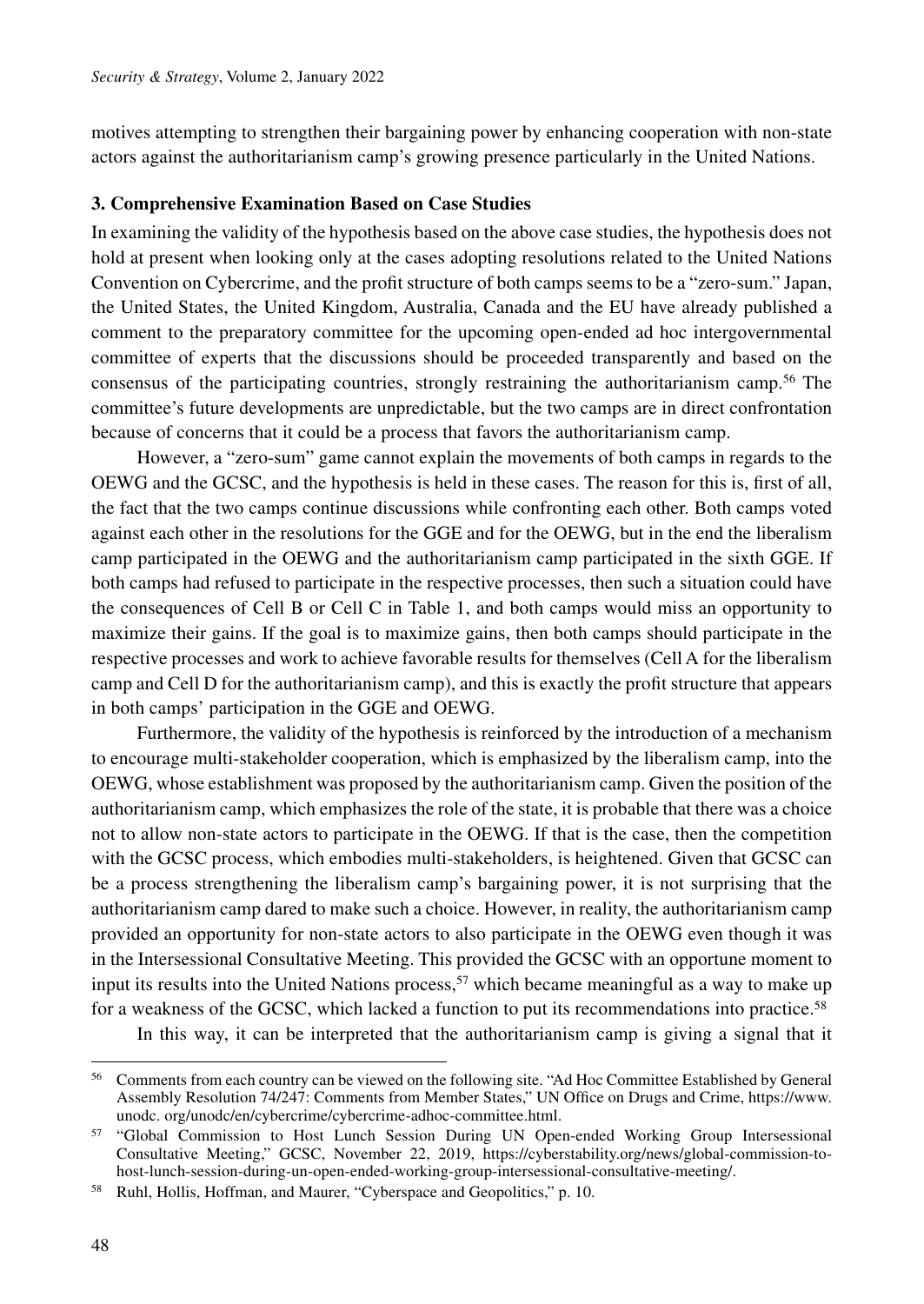intends to make concessions to or cooperate with the liberalism camp. When applied to Table 1, it can be said that the authoritarianism camp pursued Cell D with the aim of maximizing its own gain, while also inviting the possibility of Cell C. However, there still remain doubts as to whether the OEWG can fulfill its substantive function of promoting multi-stakeholder cooperation, partly because the participation of non-state actors from countries such as Russia and China in the Intersessional Consultative Meeting was limited. It should be noted that, depending on future trends, the competition around the process between both camps may become more acute.

Given that the two camps' coordination proceeds along the line of "freedom and openness" and "sovereignty and control," into which extreme is the coordination heading for? Based on the case studies and previous examinations, it can be observed that the progress of the "Battle of the Sexes" game has been driven by the authoritarianism camp. In particular, Russia, which has led the adoption of various United Nations resolutions, has played an attention-grabbing role as a norm entrepreneur, and it can be pointed out that Russia has skillfully incorporated "Digital Deciders." Such authoritarianism camp's active efforts might imply that a trend towards "sovereignty and control" is growing.

In order for the liberalism camp to resist this trend, it will be a challenge to deepen cooperation with non-state actors while also having a view towards the incorporation of the "Digital Deciders." As was mentioned in the overview of previous research, non-state actors can function as important norm entrepreneurs that also influence national policy, and this is even more true in cyberspace where there are powerful actors such as Microsoft and GAFA. In order to consider this point, it is necessary to have a perspective that captures the relationship among the two camps and non-state actors, which, as stated above, will be an issue for the future.

# **Conclusion**

In concluding, this paper will briefly touch on events that will be noted when considering the future issues in this research and the policy issues therein for the liberalism camp.

Firstly, in terms of the need for deepening the cooperation between the liberalism camp and non-state actors, French President Emmanuel Macron put forward the "Paris Call: For Trust and Security in Cyberspace"<sup>59</sup> in November 2018, which should receive attention. The Paris Call sets out nine basic principles for cyberspace norms, building on existing efforts, and also reaffirms the importance of the Budapest Convention. The Paris Call's greatest feature is that it includes nearly 80 nations and more than 700 companies as supporters,<sup>60</sup> and it has the potential to create a major trend of multi-stakeholder cooperation. The liberalism camp will be required to incorporate "Digital Deciders" into this process and balance against the skillful diplomatic tactics that the authoritarianism camp set in the United Nations.

In this context, it is expected that Japan will play a role in incorporating "Digital Deciders." The New America study cites 20 countries as this third group in which the liberalism camp should be strongly involved, given their presence behind the international scene. Indonesia, Singapore, and Malaysia are also listed, and ASEAN shows its presence that should be paid attention to.<sup>61</sup> In fact,

<sup>59</sup> "Paris Call: For Trust and Security in Cyberspace," Paris Call, November 12, 2018, https://pariscall. international/en/.

<sup>60</sup> Ibid.

<sup>61</sup> Morgus, Woolbright, and Sherman, "The Digital Deciders," pp. 32-34.